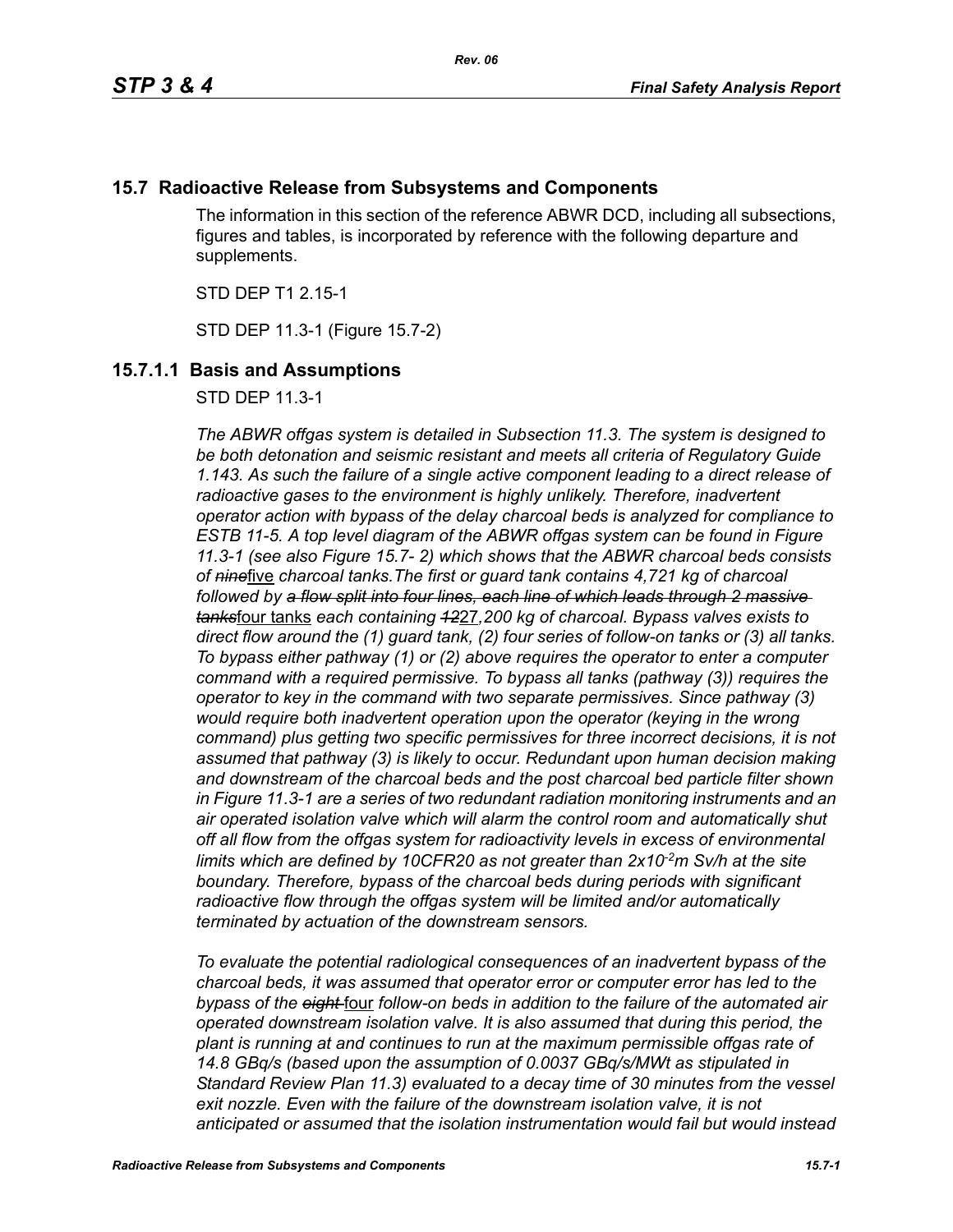*alarm the control room with a high radiation alarm causing the operator to manually isolate the offgas system (i.e., close suction valves) within 30 minutes of the alarm. Therefore, this analysis differs from the branch technical position on the following points:*

- *(1) Flow is through a single 4,721 kg charcoal tank with an evaluated hold up*   $time$  given by NUREG-0016, equation 1.5.1.6 using  $K_d$ 's for Kr and Xe from *NUREG-0016.*
- *(2)* An isolation valve prevents flow through the *There is no motive force to remove any significant inventory from the eight follow-on charcoal tanks while in bypass and therefore no activity from these tanks is included in the final release calculations.*

### **15.7.3.1 Identification of Cause and Frequency Classification**

STD DEP T1 2.15-1

*The ABWR Radwaste Building is a Seismic Category I structure designed to withstand all credible seismic events* in accordance with the requirements of Regulatory Guide 1.143. *In addition, all compartments containing liquid radwastes are steel-lined up to a height capable of containing the release of all the liquid radwastes into the compartment. Because of these design capabilities, it is considered remote that any major accident involving the release of liquid radwastes into these volumes would result in the release of these liquids to the environment via the liquid pathway. Releases as a result of major cracks would instead result in the release of the liquid radwastes to the compartment and then to the building sump system for containment in other tanks or emergency tanks. A complete description of the Liquid Radwaste System is found Section 11.2, except for the tank inventories, which are found in Section 12.2.*

### **15.7.6 COL License Information**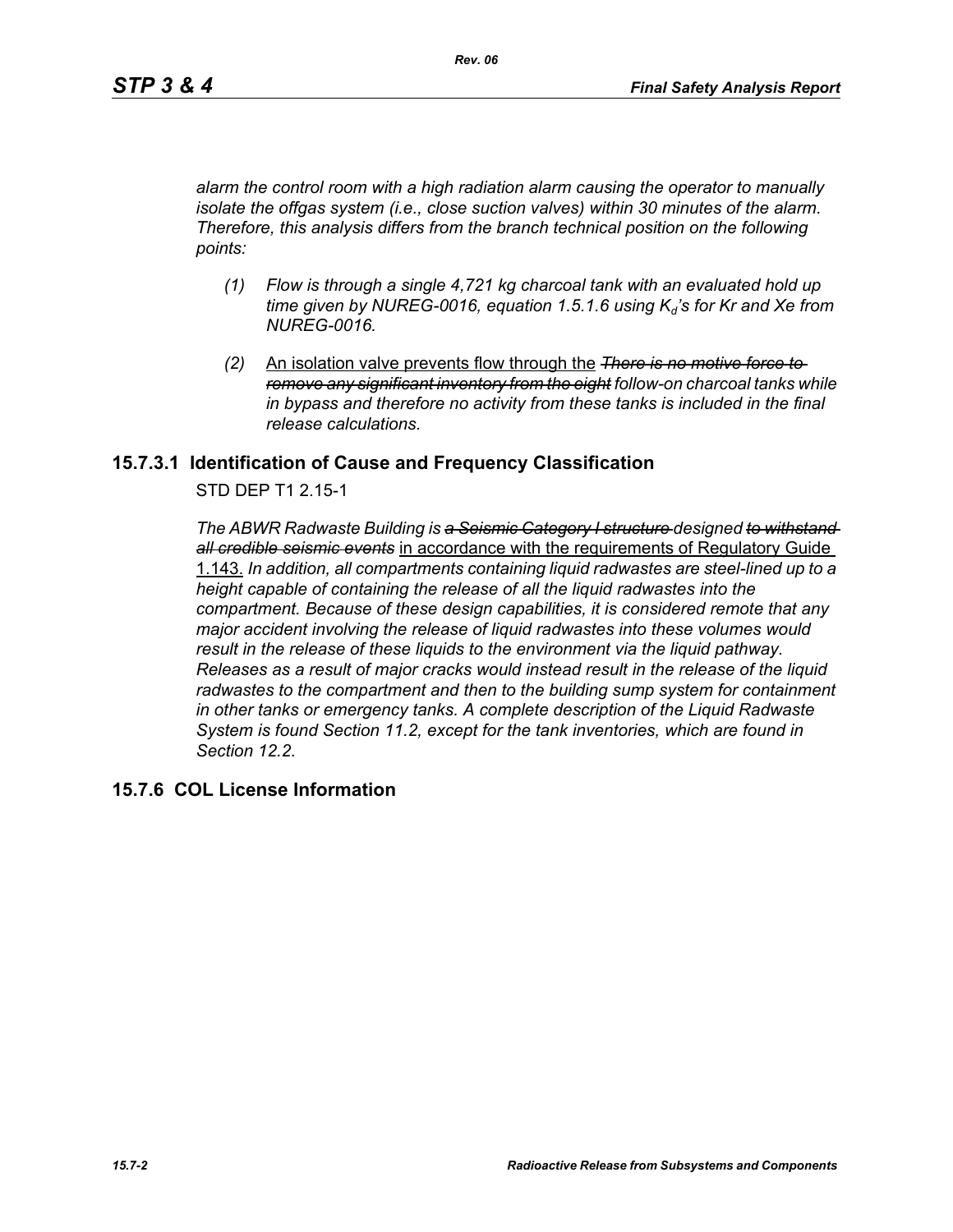# **15.7.6.1 Radiological Consequences of Non-Line Break Accidents**

The following site-specific supplements address COL License Information Item 15.9.

### Radwaste System Failure Accident (Liquid Radwaste Tank Accident)

The STP 3 & 4 site-specific Exclusion Area Boundary (EAB) short-term release (accident)  $\chi$ /Q is 2.74E-04 sec/m<sup>3</sup>. Table 15.7-7 of the reference ABWR DCD provides radwaste system failure EAB doses as a function of  $\chi$ /Q. The STP 3 & 4 thyroid and whole body doses associated with a radwaste system failure are a fraction of the10 CFR 100 criteria and are provided below:

| Meteorology               | <b>Distance</b> | <b>Thyroid Dose</b> | <b>Whole Body Dose</b> |
|---------------------------|-----------------|---------------------|------------------------|
| $\sqrt{(\text{sec/m}^3)}$ | (m)             | (Sv)                | (Sv)                   |
| 2.74E-04                  | EAB             | 5.8 E-02            | 4.8E-05                |

### Fuel Handling Accident

Table 15.7-11 of the reference ABWR DCD provides fuel handling accident (FHA) EAB doses as a function of  $\chi$ /Q. The STP 3 & 4 thyroid and whole body doses associated with a FHA are within the guidelines of 10 CFR 100 criteria and are provided below:

| Meteorology   Distance  | (m) | Thyroid Dose | <b>Whole Body Dose</b> |
|-------------------------|-----|--------------|------------------------|
| $\sqrt{\text{sec/m}^3}$ |     | (Sv)         | (Sv)                   |
| 2.74E-04                | EAB | 1.5E-01      | 2.5E-03                |

#### Fuel Cask Drop Accident

Table 15.7-14 of the reference ABWR DCD provides fuel cask drop accident EAB doses as a function of  $\chi$ /Q. The STP 3 & 4 thyroid and whole body doses associated with a fuel cask drop accident are within the quidelines of 10 CFR 100 criteria and are provided below:

| <b>Meteorology</b>        | <b>Distance</b> | <b>Thyroid Dose</b> | <b>Whole Body Dose</b> |
|---------------------------|-----------------|---------------------|------------------------|
| $ $ (sec/m <sup>3</sup> ) | (m)             | (Sv)                | (Sv)                   |
| 2.74E-04                  | EAB             | 1.1E-02             | $2.0E-0.5$             |